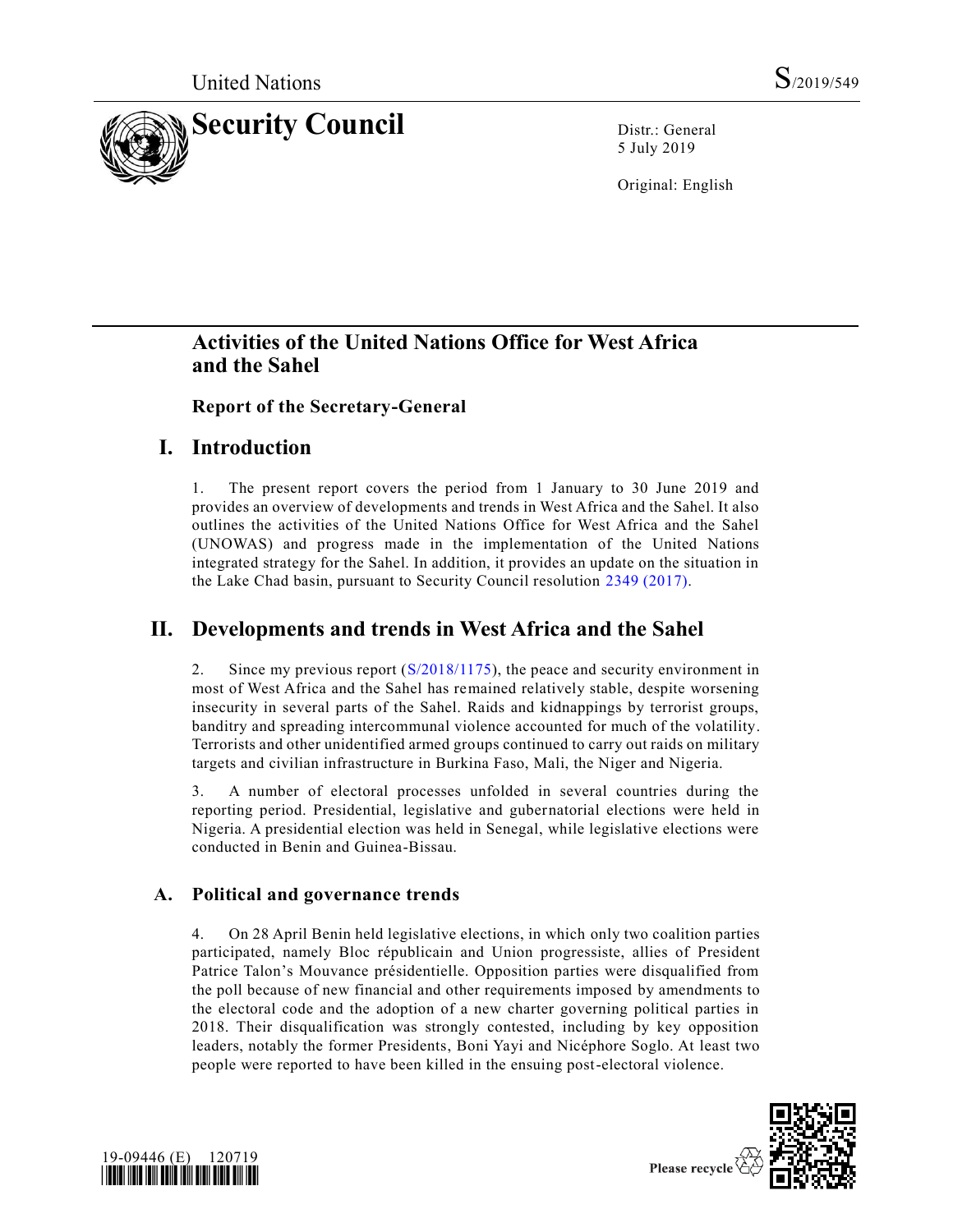5. In Burkina Faso, on 18 January, the Prime Minister, Paul Kaba Thieba, and his Cabinet resigned amid widespread criticism of the Government's response to worsening violence in the northern and eastern parts of the country. On 21 January, the President, Roch Marc Christian Kaboré, appointed Christophe Joseph Marie Dabiré as Prime Minister. A new 23-member Cabinet, which included 3 women, was formed three days later. The Government acceded to the opposition's demands to hold a national dialogue before the 2020 presidential elections, and a committee was formed to prepare the format and agenda of the discussion. Meanwhile, the President accused the former President, Blaise Compaoré, of maintaining links with some of the terrorist groups destabilizing the country in efforts to weaken the Government. Judicial processes against Mr. Compaoré and some figures of his regime remained pending.

6. The Government of Côte d'Ivoire launched a political dialogue on 21 January towards a reform of the Independent Electoral Commission, with the participation of representatives of the Government, political parties and civil society. On 1 March, 22 opposition parties, including the Parti démocratique de Côte d'Ivoire – Rassemblement démocratique africain of the former President, Henri Konan Bédié, called for a broad and consensual reform of the Commission. On 8 February, the Speaker of the National Assembly, Guillaume Soro, resigned. On 7 March, the Assembly elected Amadou Soumahoro of Rassemblement des républicains, the party of the President, Alassane Ouattara, to replace him. Opposition parties boycotted the vote.

7. In a Cabinet reshuffle on 15 March, the President of the Gambia, Adama Barrow, dismissed several people, including the Vice-President and leader of the United Democratic Party, Ousainou Darboe, amid mounting political tensions between them. Key allies of Mr. Darboe in the Cabinet and other arms of the State were also subsequently removed from office. Meanwhile, the country's Truth, Reconciliation and Reparations Commission commenced public hearings on 7 January and heard some 57 witnesses, including 8 women, on human rights violations and crimes related to the coup d'état in 1994. The Peacebuilding Fund provided financial support to the Commission.

8. In Ghana, the ruling New Patriotic Party and the main opposition party, the National Democratic Congress, held consultations on 9 and 29 April, mediated by the National Peace Council, on political vigilantism in the country. They agreed, inter alia, on the need for continued dialogue on options for the total eradication of vigilantism in the political sector and all other sectors of society.

9. In Guinea, incremental progress was made in the implementation of the political agreement of 12 October 2016. The political environment, however, became increasingly polarized following the postponement of the legislative elections, which were due in January, to November 2019, amid fears that the presidential camp was pushing for the replacement of the Constitution of 2010 to pave the way for a possible third term of office for the President, Alpha Condé.

10. Following the release, in Liberia, of reports and presidential investigations into the alleged disappearance of 16 billion Liberian dollars (approximately \$102 million), three senior officials of the Central Bank of Liberia were detained on 1 March but later released on bail. On 29 March, the Associate Justice of the Supreme Court Kabineh Ja'neh was impeached for misconduct, amid growing criticisms of the Government.

11. In Mali, following concerns about the Government's response to persistent social tensions and worsening insecurity in the central part of the country, the Prime Minister, Soumeylou Boubèye Maïga, and his Cabinet resigned. The President, Ibrahim Boubacar Keita, subsequently appointed the outgoing Minister of Economy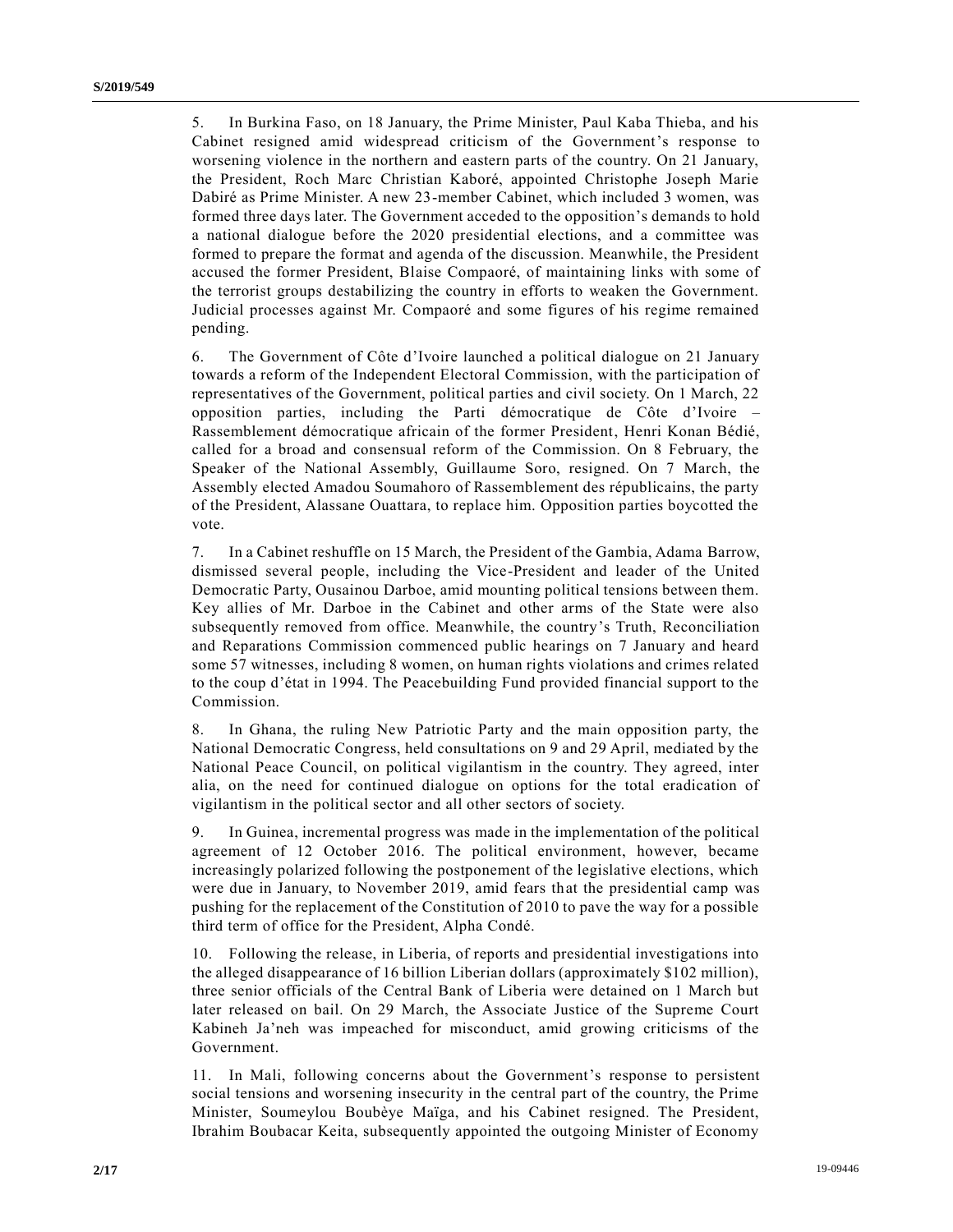and Finance, Boubou Cissé, as the new Prime Minister on 22 April. On 2 May, the Prime Minister signed a political agreement with representatives of several opposition parties which, inter alia, called for a national political dialogue to be held to discuss the state of the nation and a revision of the Constitution. This enabled the formation on 5 May of a new Government.

12. In Mauritania, on 28 January and 2 March, respectively, the President, Mohamed Ould Abdel Aziz, and the ruling Union pour la République endorsed the Minister of Defence, Mohamed Ould Cheikh Ahmed, as the party's candidate for the presidential election to be held on 22 June. Despite concerns that the Government was stifling dissent, in particular after the arrest on 27 March of two bloggers for publishing information allegedly smearing the reputation of the President and his family, civil society activism persisted. On 31 December, the leader of the Initiative for the Resurgence of the Abolitionist Movement in Mauritania and opposition presidential candidate, Biram Dah Abeid, was released from detention.

13. Preparations continued for the presidential and legislative elections to be held in the Niger in December 2020. However, the stalemate in political dialogue persisted, with the opposition continuing to boycott the National Council for Political Dialogue and the Independent National Electoral Commission.

14. Presidential and legislative elections were held in Nigeria on 23 February, while gubernatorial and state assembly elections were held on 9 March. The incumbent President, Muhammadu Buhari, of the All Progressives Congress, was re-elected. The People's Democratic Party rejected the results and contested them in court. The ruling party also won a majority of the seats in the Senate and in the House of Representatives, as well as 15 of the 29 gubernatorial positions. The elections were generally peaceful despite isolated incidents that reportedly resulted in some loss of life in some states. The President was sworn in on 29 May.

15. In Senegal, the President, Macky Sall, won the presidential election held on 24 February. On 2 April, he was sworn into office for a second five-year term, in accordance with the Constitution, and, on 7 April, announced his new 35-member Cabinet, which included eight women. A constitutional amendment proposed by the Government, approved by the Parliament on 4 May and promulgated into law on 14 May abolished the post of Prime Minister. On 28 May, the President presided over the opening ceremony of a national dialogue he organized in the period following the presidential election.

16. In Sierra Leone, political tensions between the Government and the opposition All People's Congress persisted. On 29 January, the President, Julius Maada Bio, of the ruling Sierra Leone People's Party, launched the Commission of Enquiry to investigate allegations of corruption during the preceding 10-year administration of the All People's Congress. On 9 May, the President announced his first Cabinet reshuffle. Nabeela Tunis was appointed Minister for Foreign Affairs and International Cooperation, and her predecessor, Alie Kabba, was appointed the Permanent Representative of Sierra Leone to the United Nations in New York. From 23 to 25 May, a national dialogue on democratic consolidation for peace and national cohesion was held in Freetown. It was attended by government officials, political parties, civil society organizations, women's groups and youth groups, religious leaders, the Economic Community of West African States (ECOWAS), the Mano River Union, diplomats and other members of the international community. My Special Representative for West Africa and the Sahel attended the meeting, during which the creation of an Independent Commission for Peace and National Cohesion was approved, a decision that will be enacted by Parliament.

17. In Togo, preparations were launched for local elections announced for 30 June. On 20 March, the President, Faure Essozimna Gnassingbé, met the leaders of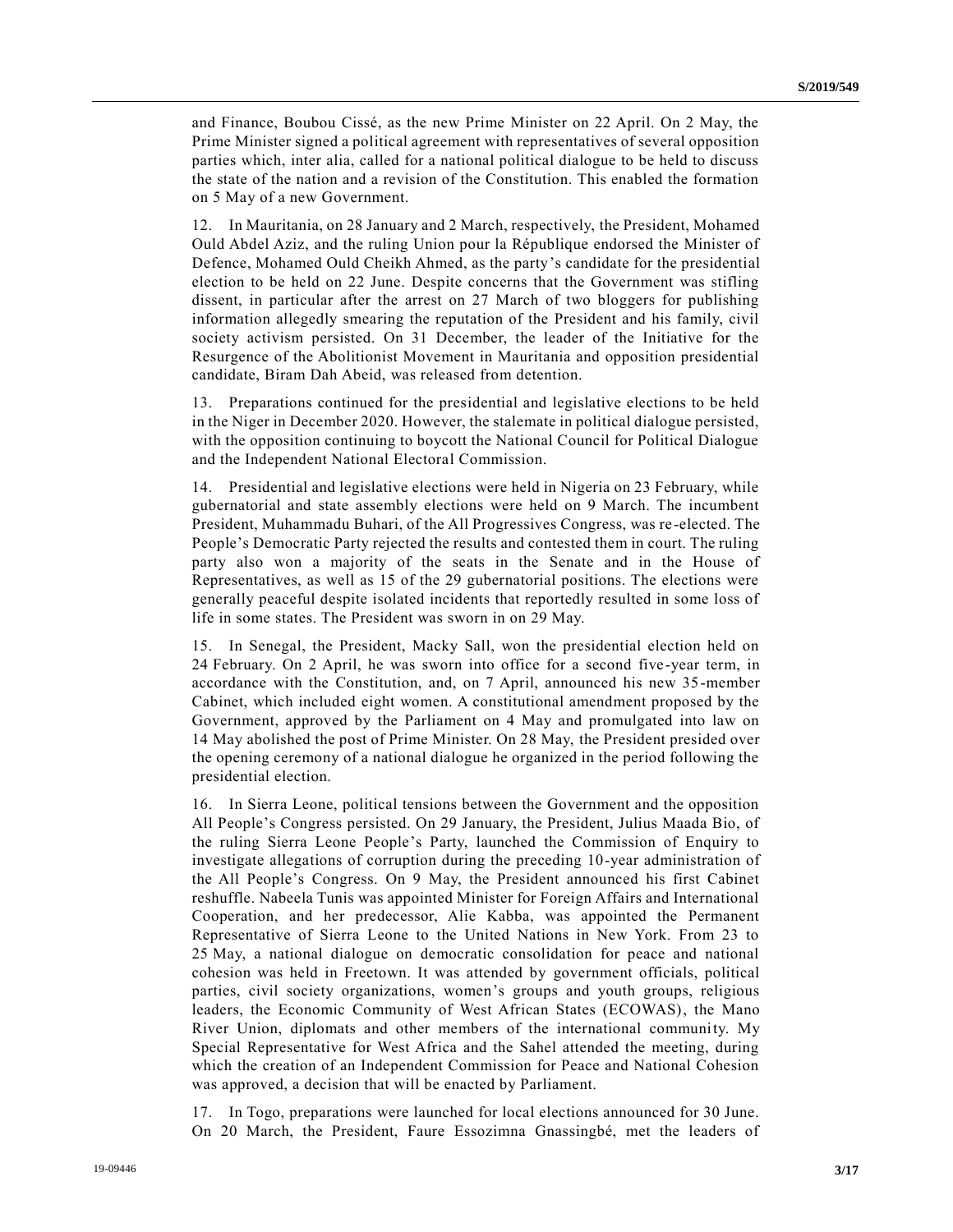opposition parties, including members of the coalition of 14 opposition parties that boycotted the legislative elections held on 20 December 2018, to discuss the situation in the country. The new National Assembly elected Yawa Djigbodi Tsegan as the first woman Speaker of Parliament. On 28 March, 17 members of the Independent National Electoral Commission were sworn in. On 8 May, the National Assembly adopted a constitutional reform which, inter alia, limited the presidential term of office to five years, renewable once.

### **B. Security trends**

18. The security situation in Burkina Faso, Mali, the Niger and Nigeria remained volatile. Violent non-State actors, including terrorist groups, criminal networks and community-based and tribal militias, perpetrated repeated attacks against civilians and security and defence forces. Security forces were also accused of extrajudicial killings, brutality and forced disappearances of civilians. Meanwhile, the Multinational Joint Task Force and the Joint Force of the Group of Five for the Sahel continued to conduct joint cross-border operations against violent extremists.

19. Despite government and community efforts, intercommunal violence increased, fuelled by activities of violent extremist groups in Burkina Faso and central Mali. Over 67 persons were killed in an attack in Yirgou, Burkina Faso, in early January, while 160 people lost their lives in similar attacks in Ogossagou and Welingara, Mali, on 23 March, increasing ethnic and community tensions in both countries. On a number of occasions, I condemned attacks against places of worship and stressed the fundamental right of religious freedom.

20. According to the Office for the Coordination of Humanitarian Affairs, from January to March, 86 security incidents were registered in Burkina Faso, resulting in 376 deaths and injuries to 187 persons. Over 300 deaths caused by community-related conflict were also recorded from January to May, according to the Minister for Foreign Affairs. Owing to the deteriorating security situation, on 11 January, the Government extended the state of emergency in 14 provinces in the country's six regions for six months. It also launched Operation Otapuanu against terrorists and other violent groups.

21. Despite counter-terrorism efforts, the "Islamic State West Africa Province" faction of Boko Haram expanded its area of operations over the reporting period. Boko Haram briefly took control of the city of Rann, in Nigeria, in January. The group continued to use women suicide bombers against civilians and security and defence forces in Borno State. According to the Nigeria Police Force, 189 terrorist attacks were conducted in the northern states of Nigeria from January to April, resulting in 453 deaths and 201 kidnappings. The so-called Islamic State West Africa Province increased the use of suicide vehicle-borne improvised explosive devices against national security forces and the Multinational Joint Task Force in the countries of the Lake Chad basin.

22. In the Niger, national and regional armed forces continued to carry out operations against Boko Haram and the so-called Islamic State West Africa Province in the islands of Lake Chad, resulting in civilian and military casualties. A number of attacks leading to multiple deaths and kidnappings occurred in the country during the reporting period.

23. Violent incidents between farmers and herders resulting in heavy human and material losses and displacements were reported in many states in the Middle Belt and north-east of Nigeria. In Kajuru and Kachia, in Kaduna State, 117 people were killed and several houses, farms and livestock destroyed. In Zamfara State, armed bandits, cattle rustlers and militia attacks on civilians reportedly resulted in about 497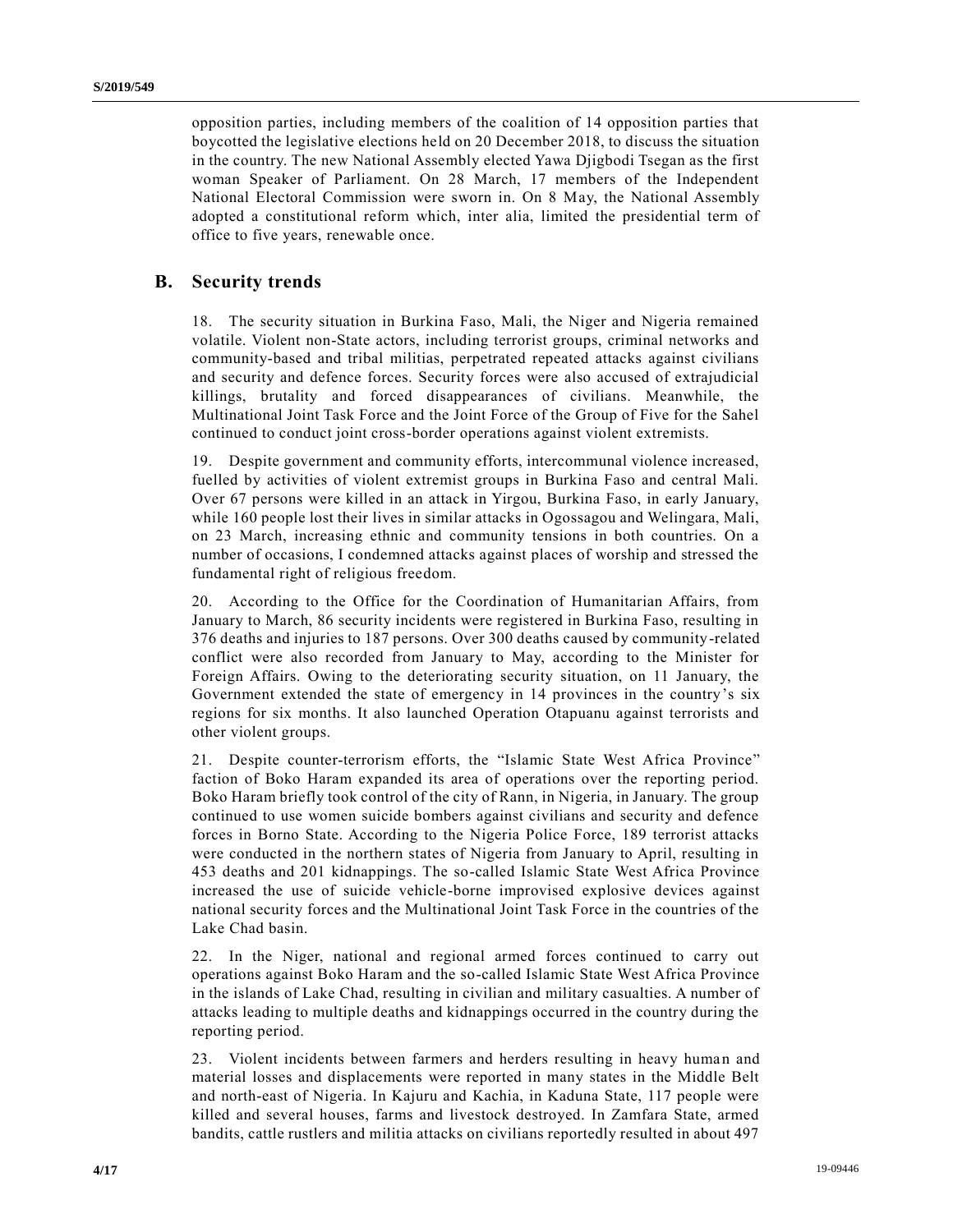casualties and 385 kidnappings between January and April. As part of the measures against rising insecurity, the Government of Nigeria launched or scaled up military operations in the affected areas.

24. There was a rise in piracy, armed robbery against vessels and other maritime crimes in the Gulf of Guinea. According to the International Maritime Bureau, 22 incidents were reported in the first quarter of 2019. The region also accounted for all worldwide crew kidnappings, with reports of 21 crew members seized in separate incidents in Benin, Côte d'Ivoire, Ghana, Liberia, Nigeria and Togo in the first quarter of 2019.

25. Transnational organized crime and illicit trafficking increased in West Africa and the Sahel during the reporting period. Some 9.75 tons of cocaine were seized in Praia, Guinea-Bissau, on 31 January. On 7 March, the Narcotics Control Board of Ghana reported the largest confiscation of drugs in the country's history with the seizure at the Tema port of 5,851 compressed slabs of suspected cannabis with a street value of \$34.2 million. Trafficking in wildlife was also reported in the region. According to the United Nations Office on Drugs and Crime (UNODC), the Hong Kong customs services seized more than \$8 million worth of elephant tusks and pangolin scales in a shipping container from Nigeria.

## **C. Sustainable development trends**

26. According to the African Development Bank, the region's economic growth is projected to reach 3.6 per cent in 2019 and 2020, thanks in large part to improvements in the production and service sectors, as well as higher commodity prices, although challenges and uneven performance are expected to remain. Côte d'Ivoire and Ghana continue to be among the highest-performing countries, with expected growth rates of 7 per cent and 7.3 per cent, respectively, in 2019.

27. Challenges to the achievement of the Sustainable Development Goals in West Africa and the Sahel included a low level of financial support and domestic and external investments compared with other regions, in addition to security concerns, which have also hampered regional economic integration, including the free movement of persons, goods and services. Sustainable development remains a priority in order to address the root causes of the crisis in the Sahel.

#### **D. Humanitarian trends**

28. During the reporting period, the humanitarian situation, in particular in the Sahel, was of grave concern. An upsurge in armed attacks caused massive population displacements, compounding food insecurity and malnutrition, cyclical epidemics and vulnerability to climate change and shocks. About 4.4 million people were displaced across the Sahel, up from 3.2 million in 2018. The escalating violence had a negative impact on civilian lives, heightening risks of abuse and rights violations, severely affecting basic services and often depriving vulnerable people of critical assistance.

29. In Burkina Faso, a spike in armed attacks in the northern and eastern provinces since December 2018 triggered an unprecedented humanitarian emergency. More than 170,000 people were uprooted from their homes, most of them since the start of 2019. The attacks and insecurity badly affected education and health services. More than 1,000 schools in the regions affected by violence remained closed, leaving 145,000 children without education, while about 150,000 people were deprived of access to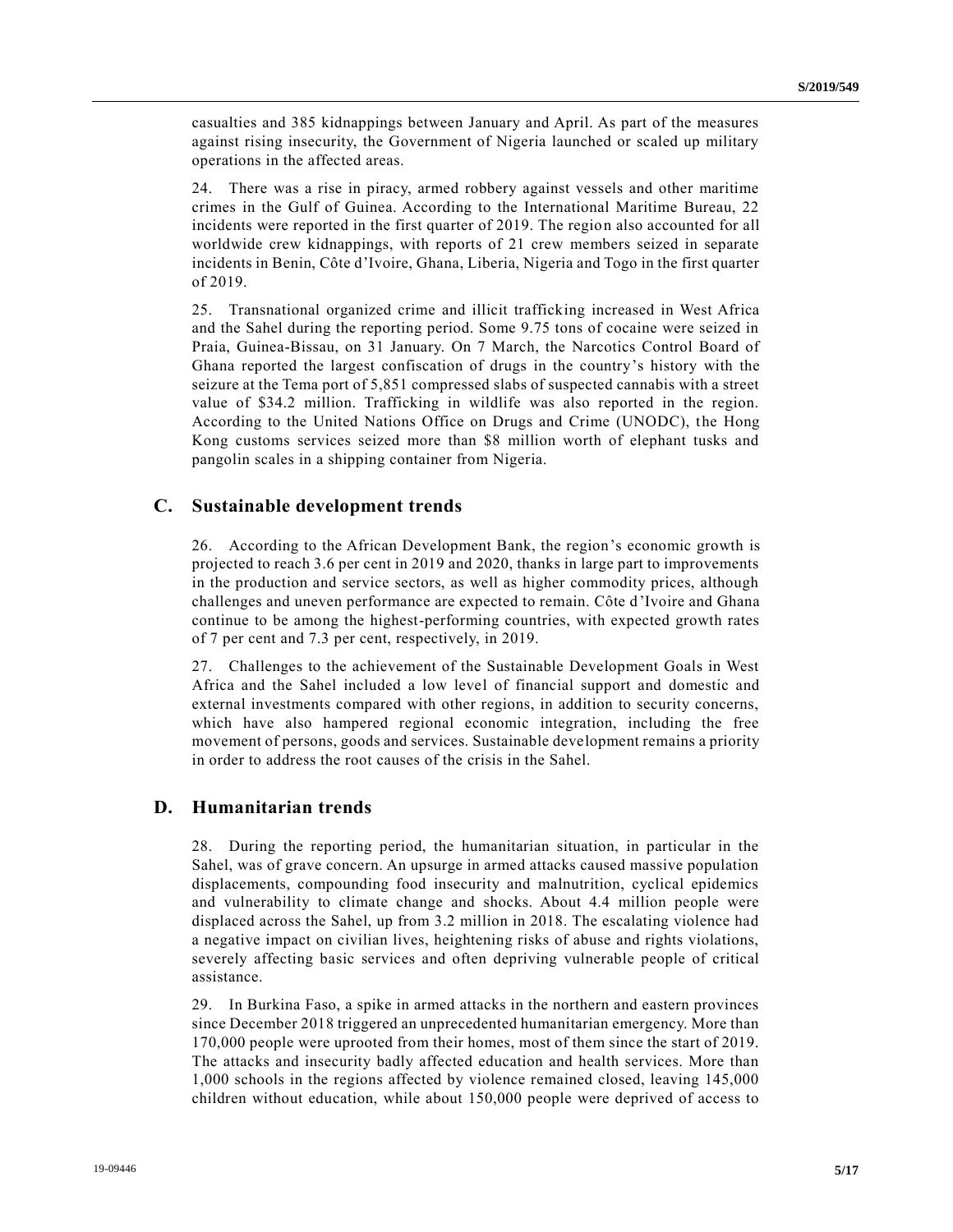medical care. In February, the Government and humanitarian organizations appealed for \$100 million to assist around 900,000 people hardest hit by the crisis.

30. In the central and northern regions of Mali, armed raids and intercommunity clashes forced thousands of people from their homes and severely affected education and health services. As at March 2019, 100,000 people were internally displaced, representing almost a threefold increase in one year. Owing to increasing insecurity in Burkina Faso, around 8,000 Malians returned to their country, raising the number of internally displaced persons in Mali to 100,000. In the northern Gao, Kidal, Ménaka, Taoudénit and Timbuktu regions, one in four health centres was closed. As at February 2019, 857 schools were closed in Gao, Kidal, Koulikoro, Ménaka, Mopti, Ségou and Timbuktu regions because of insecurity. In the western part of the Niger, attacks and insecurity displaced 70,000 people in the regions of Tillaberi and Tahoua, in addition to the 55,000 Malian refugees hosted in the region.

31. In the Lake Chad basin, as at 31 May 2019, 2.5 million people were uprooted from their homes. Some 1.7 million people continue to be internally displaced because of the conflict in north-eastern Nigeria. The influx of displaced people into camps in Borno State severely strained capacity and infrastructure, with newly displaced people surviving in deplorable conditions. A rise in armed attacks in the Diffa region, in the south-eastern part of the Niger, forced around 18,500 people to flee from several villages. More than 100,000 people were internally displaced in the region, which hosts almost 120,000 Nigerian refugees. The United Nations Development Programme (UNDP) developed stabilization plans for the Lake Chad basin to address socioeconomic, conflict prevention and recovery needs for communities newly liberated from insurgents, for which funding is needed.

32. Around 14 million people in Burkina Faso, Mali, the Niger and Nigeria will require assistance in 2019. The humanitarian community requested \$1.6 billion to assist 11 million people, but only 23 per cent of the request had been received by June 2019, including 26 per cent for Nigeria.

## **E. Human rights trends**

33. Various perpetrators of violence continued to operate with impunity in the region, in particular in the context of the deterioration of the security situation in the Sahel, especially in Burkina Faso, the Niger and Mali, undermining the respect o f international human rights and humanitarian law. Prolonged strikes by teachers' unions over wages and conditions of service led to the closure of schools for significant periods of time, undermining the right to education in some countries and having an adverse impact on the human rights situation in the region. Security forces deployed excessive and disproportionate force in handling public demonstrations in some countries, undermining respect for the rule of law and the enjoyment of fundamental rights, such as the freedoms of association, assembly and expression.

34. Despite largely peaceful electoral processes, some violent incidents were noted during recent elections in Nigeria, which had an impact on the rights to life, to physical integrity and to vote. The National Human Rights Commission reported that about 176 persons had been killed in election-related violence across Nigeria; other sources reported higher figures. In Senegal, two people were reported to have been killed in violent incidents during the presidential election. About four people were reported to have been killed during the legislative elections held in Benin on 28 April.

35. Clashes between farmers and herders, banditry and cattle rustling continued to contribute to systematic human rights abuses in the region. Local and international human rights groups raised concerns over ongoing threats to the freedoms of the press, association and expression, as illustrated by the assassination on 16 January of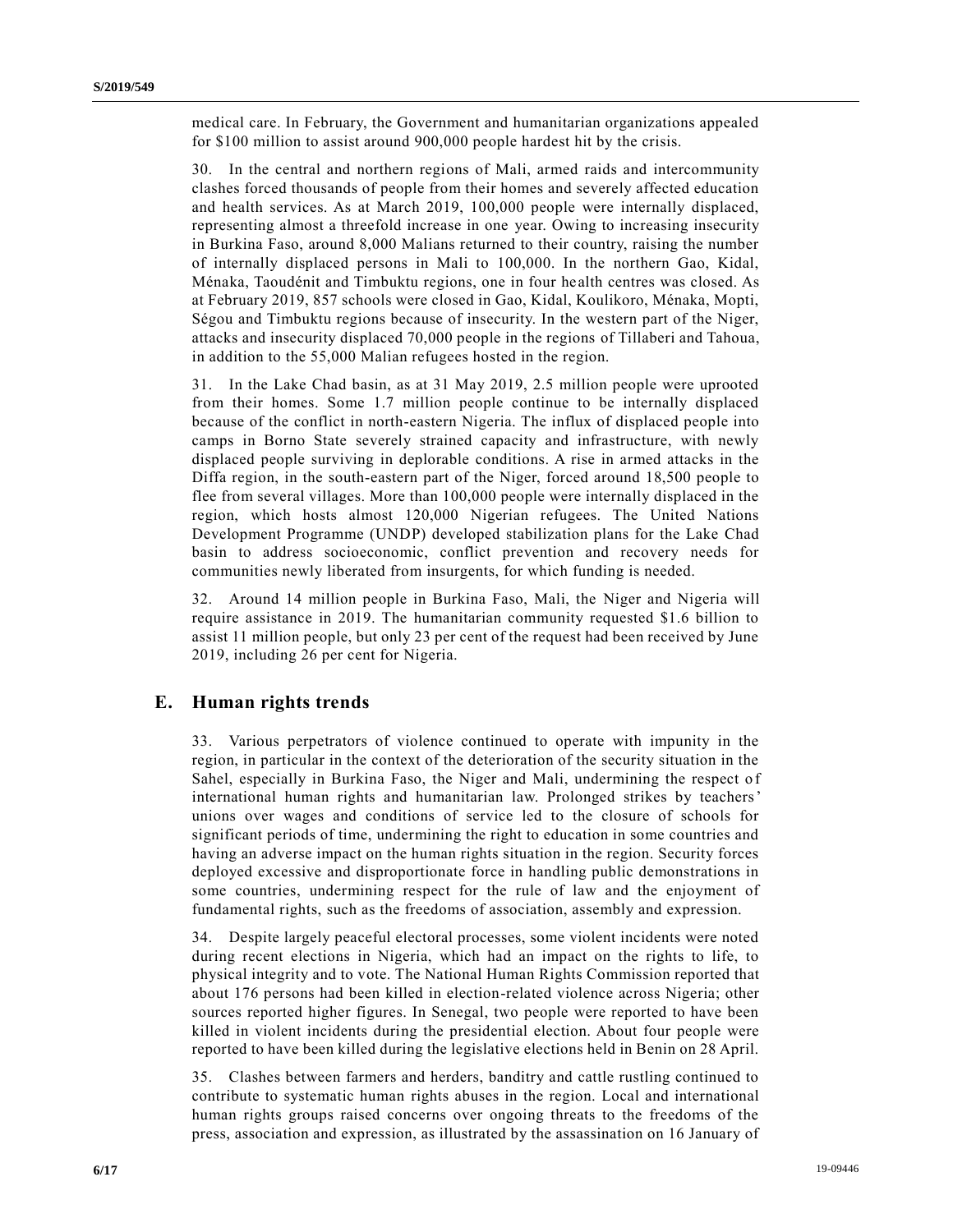Ahmed Hussein-Suale, a renowned investigative journalist in Ghana, and the alleged infringements of the rights of certain media in Liberia and Benin. In Benin, Guinea and Togo, local and international human rights groups raised concerns over the alleged excessive and disproportionate response of security forces in the maintenance of law and order during demonstrations organized by the political opposition or civil society organizations. In Sierra Leone, human rights defenders raised concerns about the shrinking political space following the general elections held in 2018 and the harassment of and physical assault against their members, which they said were perpetrated by State actors.

36. Nonetheless, some positive steps were taken by countries in the region to improve the overall human rights situation. In the Gambia, the Truth, Reconciliation and Reparations Commission began its hearings, with at least five public hearing sessions held during the reporting period. In addition, the National Human Rights Commission was finally established and made operational through the appointment and swearing-in of its Commissioners. Likewise, in Sierra Leone, after the controversial removal of Commissioners of the Human Rights Commission by the Government, new Commissioners were appointed. In Togo, stakeholders commended the creation of the National Mechanism for the Prevention of Torture, which will ensure that Togo meets its obligations under the relevant treaty. In Mauritania, Biram Dah Abeid, the antislavery activist, was released from detention.

37. Challenges persisted in relation to efforts against impunity in the region. In Burkina Faso, the trial of the alleged plotters of the attempted coup on 16 September 2015 continued. On 29 March, the African Court of Justice and Human and Peoples' Rights ruled against the conviction by a court in Benin of the renowned businessman and prominent opposition figure Sebastien Ajavon, who remained in exile. In Côte d'Ivoire, on 4 April, a group of three non-governmental organizations (NGOs) petitioned the Supreme Court on the legality of the President's decision to grant amnesty to 800 individuals implicated in crimes committed during the post-electoral crisis of 2010 and 2011. On 18 April, the Code of Conduct Tribunal in Nigeria convicted the country's Chief Justice, Walter Onnoghen, of a false declaration of his assets. In Guinea, the trial of those indicted for the massacre on 28 September 2009 has yet to commence, despite the establishment of a steering committee for the process.

#### **F. Gender issues**

38. During the reporting period, UNOWAS and its partners continued to monitor and advocate the enhanced participation of women in decision-making and leadership across the region. Togolese parliamentarians elected the first woman Speaker of Parliament in the country, while the new Governments formed in Burkina Faso, Senegal and Togo saw a slight increase in the number of women compared with the previous Governments. In the Gambia, the former Minister of Health and Social Welfare Isatou Touray was appointed Vice-President on 15 March. In Côte d'Ivoire, 8 women were among the 33 senators appointed on 3 April. On 2 May, the National Assembly of Guinea adopted a gender parity law for elective posts.

39. In Sierra Leone, on 14 February, the National Assembly unanimously adopted a resolution on women and peace and security based on Security Council resolution [1325 \(2000\).](https://undocs.org/en/S/RES/1325%20(2000)) On 10 April, legislation was published in Cabo Verde on the implementation of its criminal policy, which classifies gender-based violence as a priority prevention crime.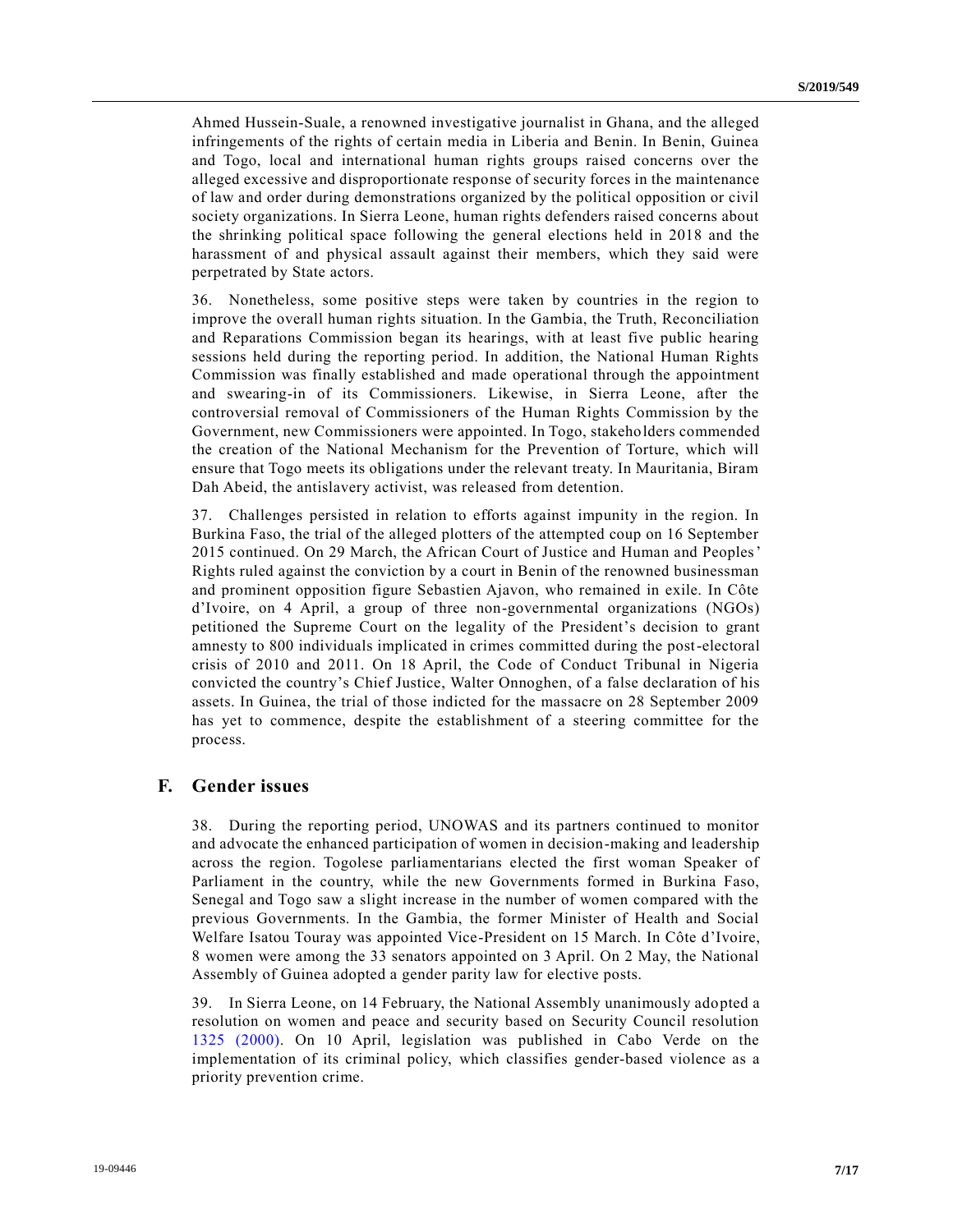# **III. Activities of the United Nations Office for West Africa and the Sahel**

## **A. Good offices and special assignments of my Special Representative**

40. My Special Representative for West Africa and the Sahel continued to support efforts to sustain peace in the region, in collaboration with regional and international partners, including through advocacy and support for inclusive processes in national dialogues and elections, access to human rights and constitutional and institutional reforms.

41. My Special Representative undertook a joint pre-electoral mission to Senegal with the President of the ECOWAS Commission, Jean-Claude Kassi Brou, from 12 to 15 January. In their meetings with the President of Senegal, opposition parties and the Chairperson of the Independent National Electoral Commission, they urged stakeholders to address any contentious issues arising from the electoral process through peaceful means and encouraged them to take stock of lessons learned after the polls, including with regard to women's participation. My Special Representative subsequently conducted courtesy visits to the campaign headquarters of the five presidential candidates between 7 and 10 February.

42. My Special Representative also visited Sierra Leone on 18 and 19 January, on a joint preventive diplomacy mission with Mr. Brou. In their meetings with the President, political parties, national institutions, civil society and the diplomatic corps on the political environment and the reform agenda, they highlighted the importance of political consensus and reconciliation to facilitate continued development.

43. In his capacity as my High-level Representative for Nigeria, my Special Representative held consultations with key national stakeholders to promote an environment conducive to peaceful elections in 2019. He visited Nigeria from 20 to 31 January, from 10 to 18 February and from 23 to 28 February and participated in high-level dialogue forums organized by the United Nations and the National Peace Committee to promote peaceful elections. On 13 February, he attended the second signing event organized by the Committee, in which candidates committed to accepting the results of the election. He also co-hosted, with the Committee, highlevel dialogues on peaceful elections in areas of concern, including in Benue, Kaduna, Kano and Kwara States. A peace accord was signed during the event in Kano.

44. My Special Representative addressed the fifth ordinary summit of Heads of State of the Group of Five for the Sahel (G5 Sahel), organized in Ouagadougou on 5 February. He urged the leaders to promote dialogue between State institutions and vulnerable border communities, especially young people, women and traditional leaders, and offered United Nations support towards that end.

45. My Special Representative travelled to Abidjan from 14 to 17 April for meetings with government officials, political parties and civil society organizations and ur ged all to continue efforts to consolidate peace by strengthening national cohesion, including through inclusive dialogue.

46. On 7 and 8 March, my Special Representative travelled to Guinea -Bissau on a solidarity visit ahead of the legislative elections on 10 March. He met the President, José Mário Vaz, and political parties, the National Electoral Commission and key stakeholders to discuss the political environment and technical conditions ahead of the elections. He highlighted the importance of peaceful and inclusive elections and called upon all parties to respect the outcome of the vote and to work together in pursuing the country's development goals.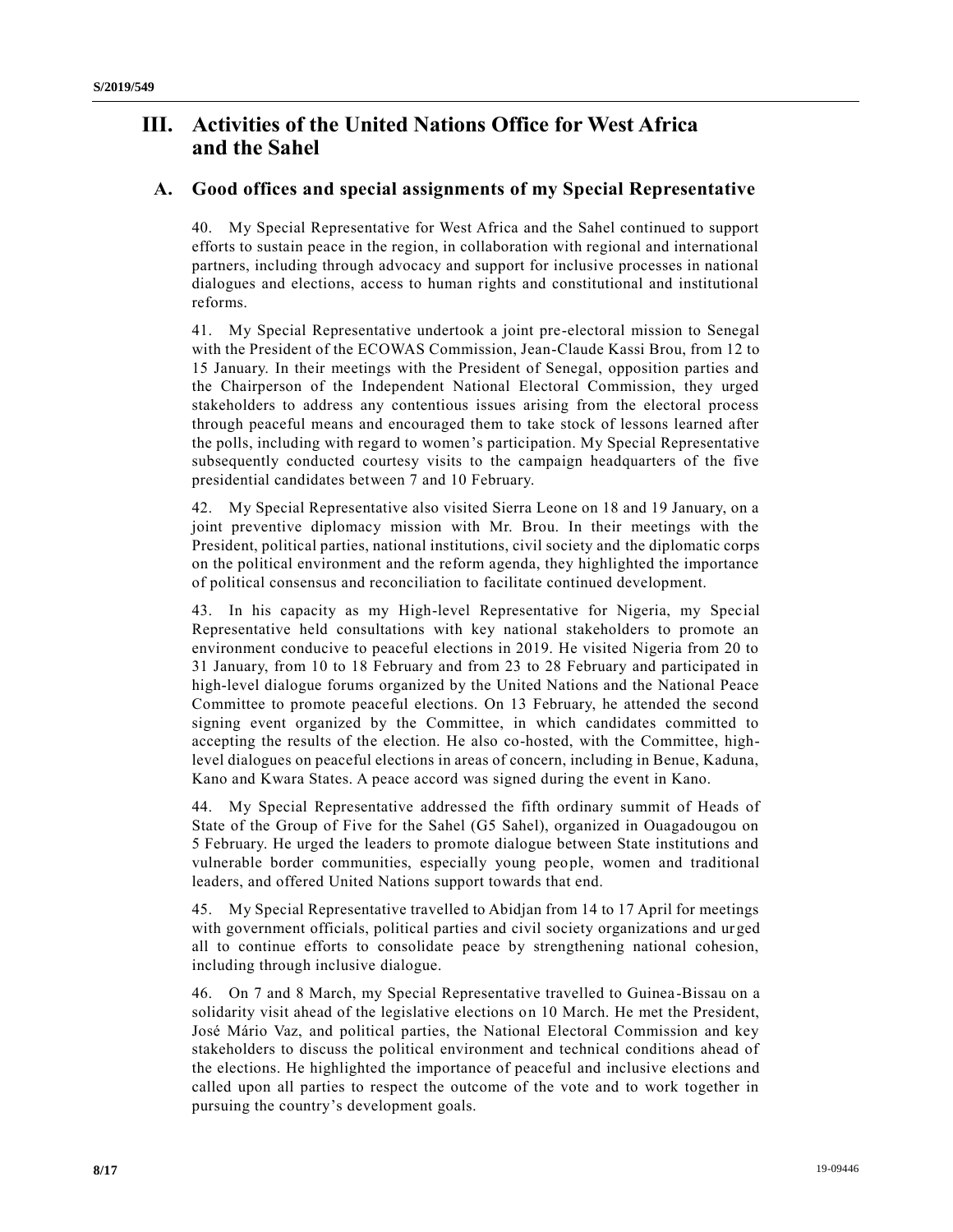47. My Special Representative visited Togo on 17 and 18 March as part of his good offices efforts. He met the President, other national authorities and political actors to discuss electoral, constitutional and institutional reforms. He encouraged stakeholders to continue the political dialogue and ensure an inclusive and consensual process for the envisaged local elections. He visited Benin on 19 and 20 March, ahead of the legislative elections held on 28 April. He met the President and political stakeholders and encouraged all parties to prioritize consensual and inclusive electoral arrangements. In both countries, he also highlighted the need for a regional approach and solidarity to stem threats posed by increased terrorist activities in the subregion.

### **B. Cameroon-Nigeria Mixed Commission**

48. The Cameroon-Nigeria Mixed Commission continued to work towards fully implementing the judgment of the International Court of Justice of October 2002, which will culminate in a statement about the boundary. Planned field operations were pursued under reinforced security protocols.

49. The parties continued to work towards the pillar construction targets, despite insecurity and tensions along their common land boundary. During the reporting period, the construction and placement of a total of 353 pillars were completed (for the 335 initially projected). In addition, the parties met in Douala, Cameroon, from 23 to 26 April and in Calabar, Nigeria, from 24 to 30 May, to assess ongoing field operations and plan for the next phase, in which construction will be resumed in October 2019. The trust fund for pillar construction was replenished with a contribution of \$3 million by the Government of Cameroon. Nigeria is expected to finalize payment of a second instalment of \$1.5 million, which will make the next phases of construction possible.

50. My Special Representative, who also serves as Chair of the Mixed Commission, pursued his engagements with the heads of the Nigerian and Cameroonian delegations towards resolving outstanding areas of disagreement in the remaining 100km of the boundary. A mediation team travelled to Yaoundé in March to follow up on earlier discussions.

## **C. Enhancing subregional capacities to address cross-border and cross-cutting threats to peace and security**

51. During the period under review, UNOWAS continued to enhance its collaboration with regional partners and United Nations country teams in the region on issues of common interest, notably women and youth, climate change, human rights, security and conflict prevention. UNOWAS collaborated with the Peacebuilding Support Office and the Peacebuilding Fund to support national and cross-border programmes on addressing tensions related to the impact of climate change, preventing violent extremism, addressing conflicts related to transhumance and empowering young people and women in peacebuilding processes and conflict prevention mechanisms. Around \$90 million from the Peacebuilding Fund was allocated to West Africa and the Sahel in 2018. Of that amount, \$65 million was given to 9 of the 10 countries of the Sahel that were prioritized.

52. UNOWAS provided technical and financial support to partners in Benin, Ghana, Guinea, the Gambia and Togo for a project launched on 29 January aimed at involving young people in peace processes in West Africa and the Sahel, including through awareness-raising activities on Security Council resolutions [2250 \(2015\)](https://undocs.org/en/S/RES/2250%20(2015)) and [2419](https://undocs.org/en/S/RES/2419%20(2018))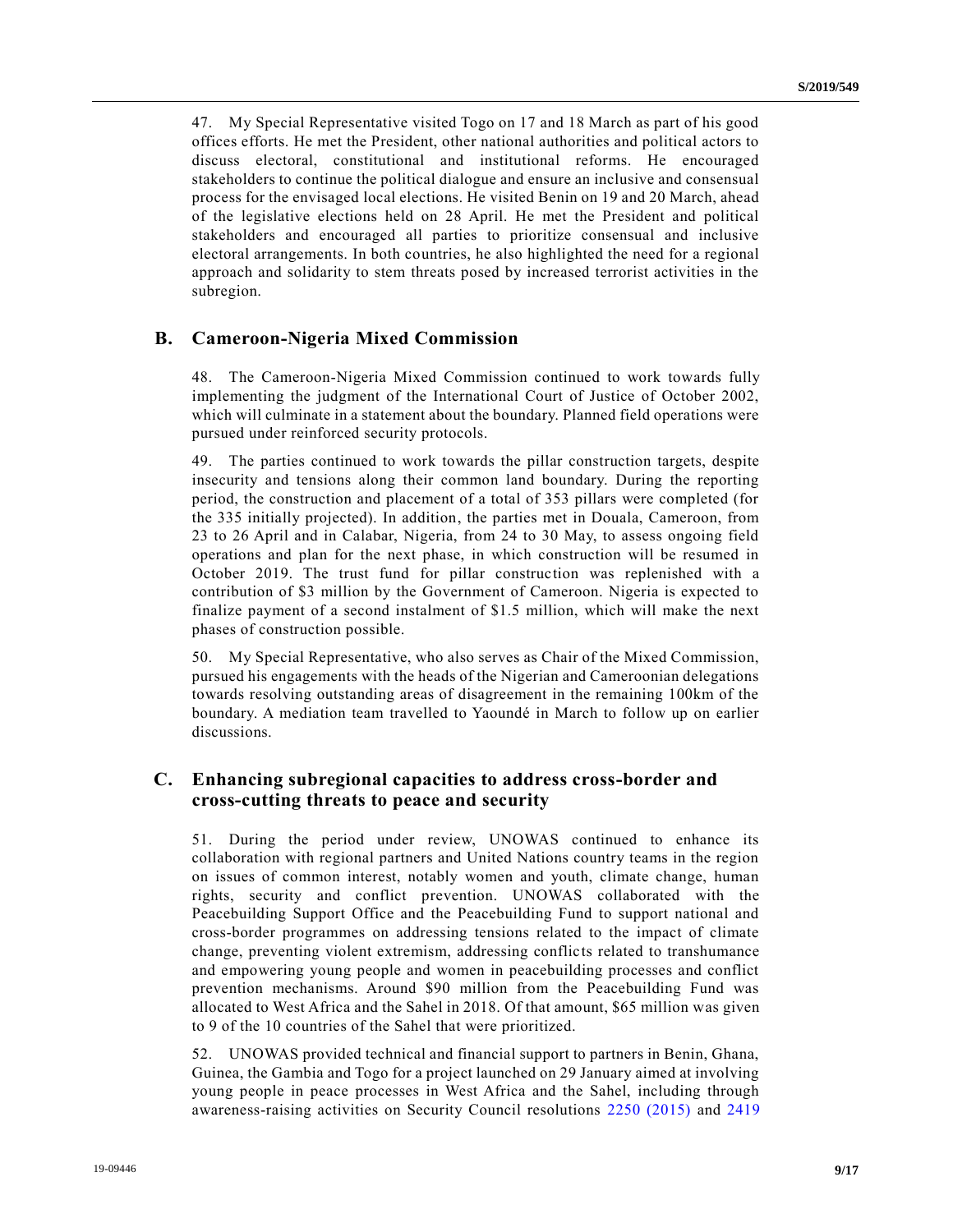[\(2018\)](https://undocs.org/en/S/RES/2419%20(2018)) on youth and peace and security. It was focused on data collection at the national level and partnership building with national and local media.

53. Following the assumption by Burkina Faso in February 2019 of the presidency of the Conference of Heads of State of the G5 Sahel, UNOWAS undertook an assessment mission to the country in March to identify areas for United Nations support. The United Nations and the G5 Sahel signed agreements on support for the secretariat of the Burkina Faso presidency of the Group and on organizing a forum on the issue of the inability of children to attend school in areas affected by conflicts in the Sahel subregion. The United Nations and the G5 Sahel also decided to jointly support community dialogue projects in cross-border areas and to assist in transferring the Sahelian Centre for Threat Analysis and Early Warning from Nouakchott to Ouagadougou.

54. As part of its support for the G5 Sahel in building resilience in the prevention of radicalization and violent extremism, the Office of Counter-Terrorism, in collaboration with UNOWAS, launched a process to develop a manual of best practices for the process. In that context, experts of the Regional Cell for the Prevention of Radicalization and Violent Extremism from G5 Sahel countries met in Nouakchott from 26 to 28 March. They shared experiences and identified more than 30 best practices. A validation workshop to complete the process was subsequently organized in Nouakchott in May 2019.

55. On 10 May, at the invitation of my Special Representative, the biannual meeting of the heads of United Nations peace missions in West Africa and the Sahel was held in Guinea-Bissau, with the participation of my Special Representative in the country and United Nations resident coordinators for Côte d'Ivoire and Liberia. Participants exchanged views on the peace and security situation in the region and agreed to continue cooperation and strengthen information-sharing on key issues, including cross-border criminality.

56. Pursuant to requests in two Security Council documents [\(S/2018/749](https://undocs.org/en/S/2018/749) and [S/PRST/2018/3\)](https://undocs.org/en/S/PRST/2018/3), UNOWAS, with support from the Department of Political and Peacebuilding Affairs, formed a close partnership with the World Food Programme, the United Nations Environment Programme (UNEP), UNDP, the World Bank, national Governments and other key partners, including independent experts, for a possible response to climate-related security risks in West Africa and the Sahel region. UNOWAS and ECOWAS also launched a joint effort to explore ways of introducing conflict-sensitive approaches to national climate change adaptation plans in West Africa.

57. The United Nations System Staff College, UNOWAS and ECOWAS jointly developed a capacity enhancement programme in conflict analysis and prevention for women. On 4 and 5 December 2018, UNOWAS hosted a design workshop in Dakar to develop the methodology for the programme, which was subsequently rolled out from 13 to 17 May at the Kofi Annan International Peacekeeping Training Centre in Accra.

#### **Security sector reform**

58. During the reporting period, UNOWAS continued to facilitate security sector reform processes in the region. In the Gambia, the United Nations security sector reform advisory team provided support to national authorities, including in finalizing the national security policy and strategy to guide short- and long-term reforms in the security sector, ensuring that institutions attain the capacities necessary to independently provide security services to the population, in anticipation of the future withdrawal of the ECOWAS Mission in the Gambia. The national security policy was launched by the President on 10 June. The security sector reform team also worked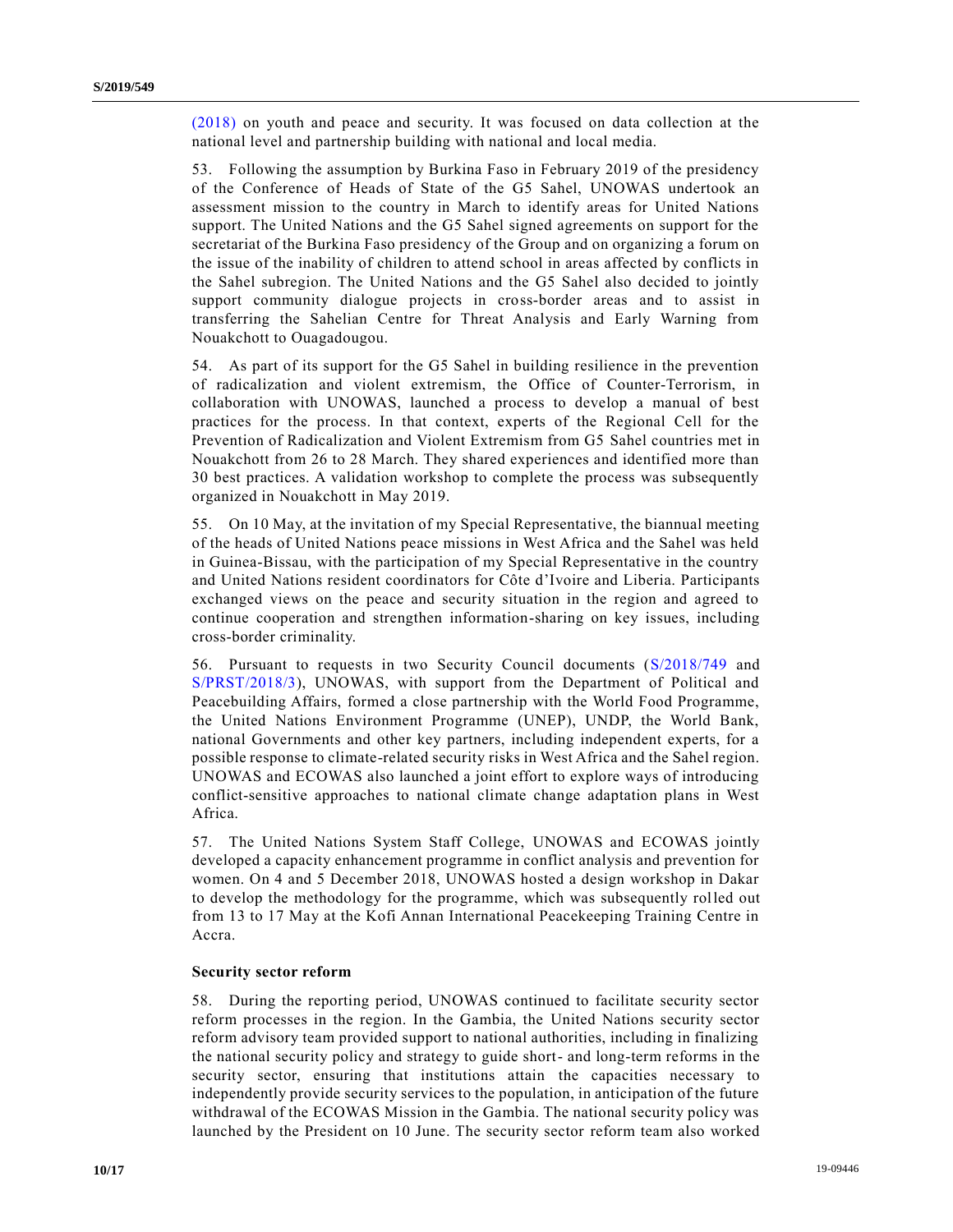closely with the Government to strengthen its national coordination bodies and mainstream gender into the security sector reform process, including through regular training and advisory meetings. The United Nations worked with international partners, including ECOWAS, the African Union and the European Union, to develop joint analysis and enhance coordination in the delivery of security sector reformrelated assistance to the country.

59. In response to the challenging security situation in Burkina Faso, the United Nations security sector reform strategic advisory team focused its support for national authorities on developing a national security policy and architecture, as well as sectoral strategies for justice, defence and internal security, with a view to enhancing national capacities to protect citizens against threats posed by violent extremist groups and illegal self-defence groups. The team also intensified efforts to strengthen security sector governance and oversight, including capacity-building for parliamentarians and support for the establishment of a civil society platform in which members were trained and deployed to local communities in various regions of the country.

60. In Guinea, the security sector reform advisory team continued to provide support by reinforcing the oversight mechanisms for the parliament and the General Inspectorate of Security Services. The team also provided support to the Government for the preparation of a draft bill against terrorism, which was submitted to parliament, and for the elaboration of a presidential decree establishing a training centre for peacekeeping operations, as part of the country's contribution to international peacekeeping.

61. In Côte d'Ivoire, the United Nations security sector reform advisory team provided support to national authorities for the enhancement of civilian control over security forces, as well as the socioeconomic reintegration of ex-combatants.

62. The support given to the above-mentioned countries was facilitated by resources from the Peacebuilding Fund and assistance from United Nations entities.

#### **Conflicts between herders and farmers**

63. During the period under review, UNOWAS continued discussions with ECOWAS on the organization of a joint experience-sharing workshop to identify best practices in ECOWAS member States for a regional approach to preventing and resolving disputes between farmers and herders. Meanwhile, the Peacebuilding Fund provided funds to develop projects to operationalize the analysis and recommendations of a study on pastoralism and security in West Africa conducted by ECOWAS and the Economic Commission for Africa. Implementation of related projects funded with \$10 million by the Fund in 2018 continued during the first semester of 2019.

64. In November 2018, I requested my Special Representative to bring together the United Nations system to develop a road map to address the long-term causes and drivers of the conflicts between herders and farmers, including through analysis and information-sharing, prevention and advocacy, with a focus on strengthening regional and cross-border efforts and linking regional efforts to the country level through the engagement of my resident coordinators.

#### **Lake Chad basin**

65. During the reporting period, implementation of Security Council resolution [2349 \(2017\)](https://undocs.org/en/S/RES/2349%20(2017)) on a regional response to the crisis in the Lake Chad basin continued. A joint technical assessment mission of UNOWAS and the United Nations Regional Office for Central Africa (UNOCA) was deployed to Cameroon and Chad from 11 to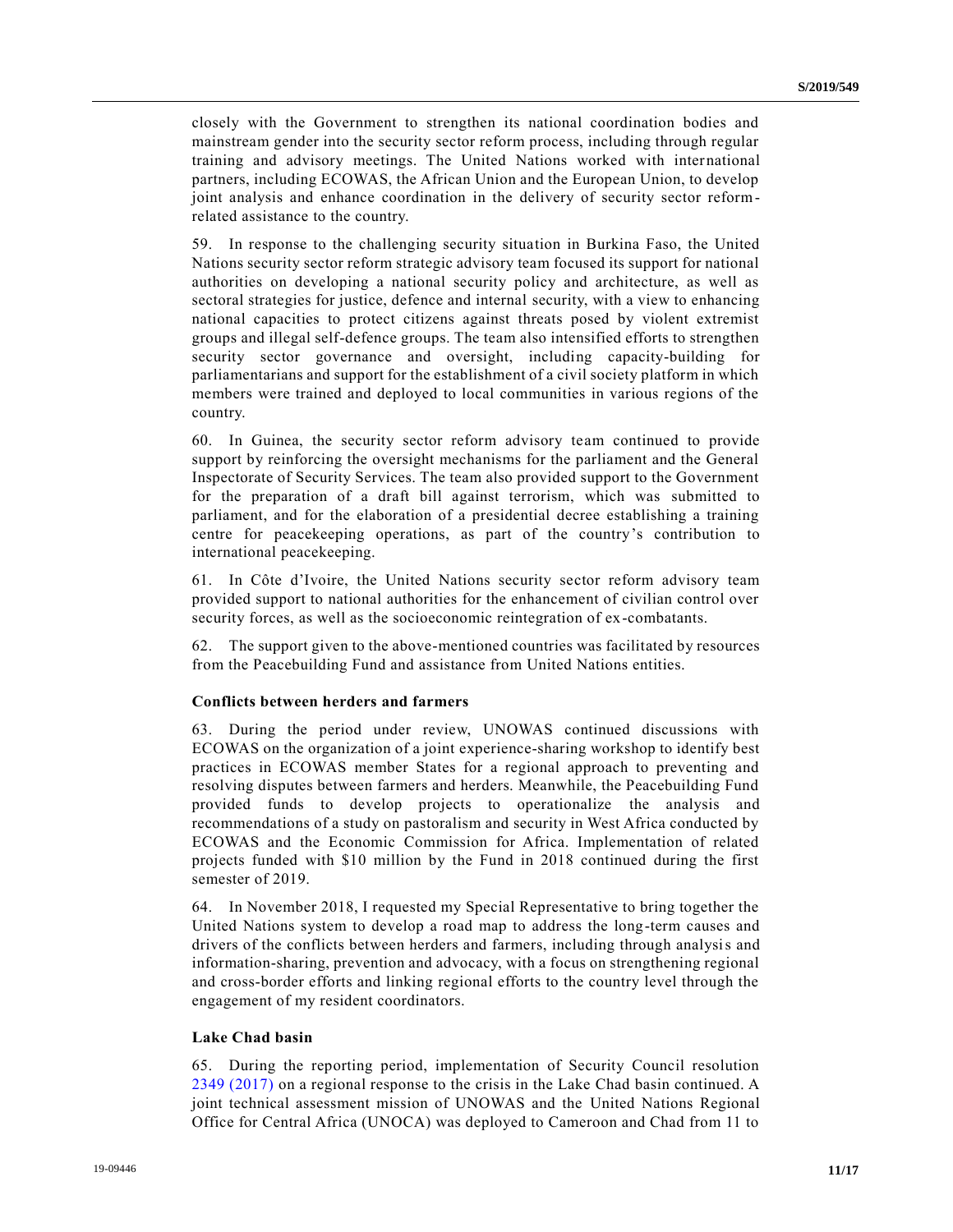24 February, and to the Niger from 11 to 17 March. From 14 to 16 March, my Special Representative for West Africa and the Sahel and my Special Representative for Central Africa and Head of the United Nations Regional Office for Central Africa undertook a high-level joint mission to Chad with the Executive Director of the Counter-Terrorism Committee Executive Directorate and the European Union Special Representative for the Sahel, Ángel Losada. The Special Representatives subsequently visited Cameroon from 23 to 27 April and the Niger from 28 to 30 April. In all three countries, they met government officials, the Commanders of the Multinational Joint Task Force, relevant institutions, members of the diplomatic corps, civil society representatives and the United Nations country team. Discussions were focused on the security and humanitarian situation in those countries, as well as the local, national and international responses to the daunting security and humanitarian challenges in the Lake Chad basin as a whole.

66. The UNOCA-UNOWAS team visited Gomirom Doumou in Chad, the northernmost region of Cameroon and the Diffa region of the Niger. It visited camps of refugees and internally displaced persons and met former Boko Haram fighters who had surrendered. It stressed the need for a comprehensive approach to addressing the challenges posed by Boko Haram, including security, governance and development aspects, and encouraged Cameroonian authorities to speed up the preparation of a territorial action plan for the North and Far North regions within the framework of implementing the Regional Stabilization, Recovery and Resilience Strategy for Areas Affected by Boko Haram in the Lake Chad Basin Region. During the reporting period, UNDP continued to strengthen the management and coordination capacity of the Liptako-Gourma Integrated Development Authority.

#### **Strategy for cross-border security in the Mano River Union**

67. From 13 to 17 May, UNOWAS conducted a technical mission to the Mano River Union secretariat in Freetown and to the ECOWAS Commission in Abuja. The discussion between the mission and the ECOWAS Commission was focused on the functioning of the joint border security and confidence-building units of the Union, which play a significant role in social cohesion and conflict prevention in the subregion. The mission discussed the need to update the 2003 strategy for crossborder security in the Union and the revitalization of the Union secretariat. From 21 to 23 June, UNOWAS conducted an assessment mission to the Union secretariat on new and emerging cross-border security threats in the subregion.

#### **Piracy in the Gulf of Guinea**

68. During the reporting period, efforts against maritime crime continued to be focused on bolstering the operational capacity of relevant agencies to patrol their waters and on strengthening the capacity of the criminal justice chain to detect, investigate and prosecute cases of piracy and maritime crime. Countries around the Gulf of Guinea continued to build a collective maritime security response in the various coordination zones through the Interregional Coordinating Centre, the Regional Centre for Maritime Security in West Africa and the Regional Centre for Maritime Security in Central Africa. The United States Navy, jointly with 33 other countries, conducted a two-week maritime training course in the Gulf of Guinea to improve monitoring and maritime safety on the West African coastline.

#### **Drug trafficking and transnational organized crime**

69. My Special Representative continued to advocate efforts against drug trafficking and transnational organized crime in close cooperation with relevant partners in the region.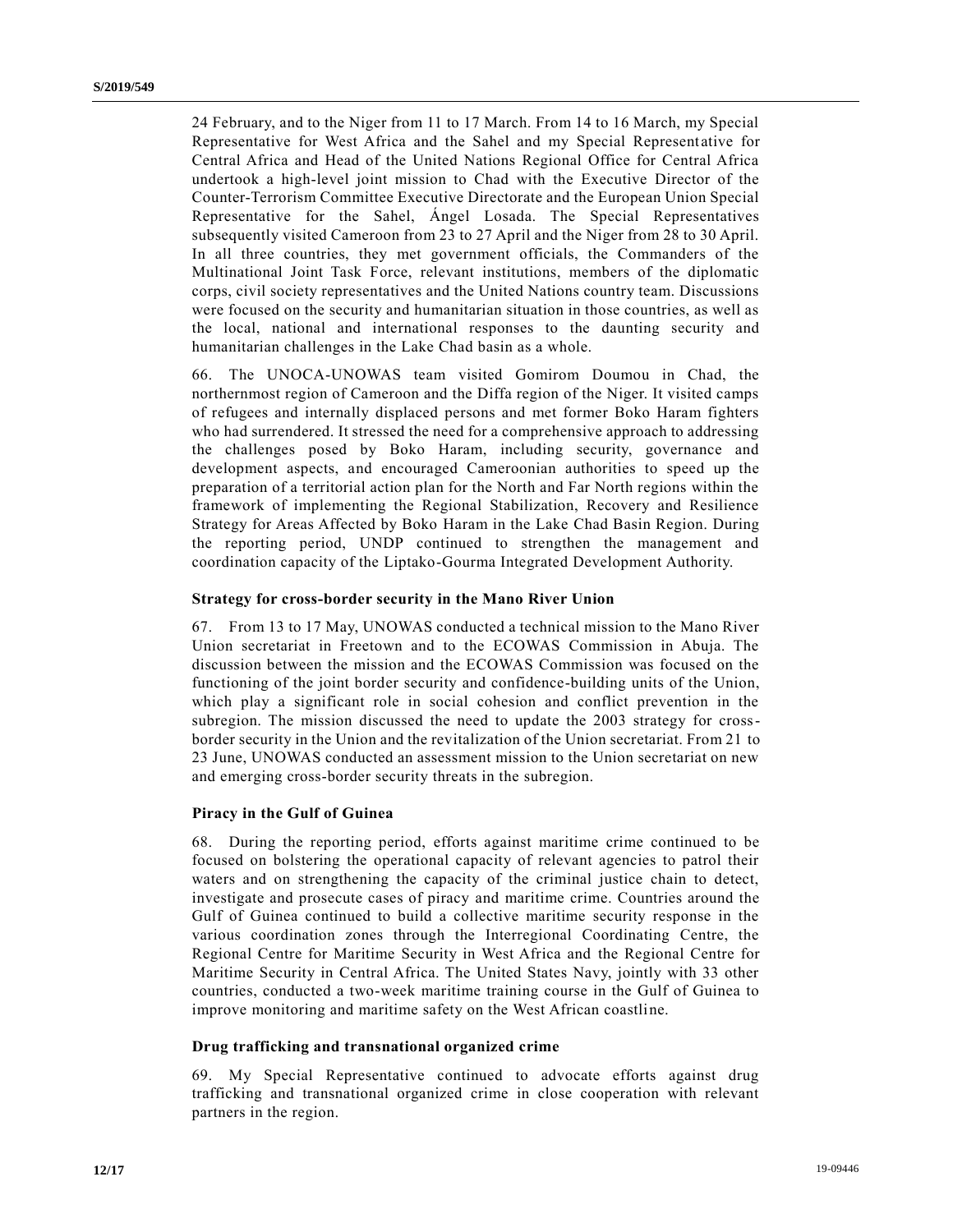## **D. Implementation of the United Nations integrated strategy for the Sahel**

70. During the period under review, UNOWAS continued to work closely with my Special Adviser for the Sahel on the implementation of the United Nations integrated strategy for the Sahel. My Special Adviser ended his tenure in March with an officer in charge covering his functions and ensuring continuity in implementing the United Nations Support Plan for the Sahel. I requested the United Nations system to undertake an internal review to determine the functions and capacities further required to advance the strategy efficiently, while addressing the humanitariandevelopment nexus and its linkages to peace and security. My Special Representative continued to advocate support for the implementation of the recommendations of the high-level meetings on the Sahel in the region, as well as those of his bilateral engagements.

71. My Special Adviser and the officer in charge continued to implement the United Nations Support Plan for the Sahel and advocate for further investment in the countries of the region. A joint programme on climate-resilient and sustainable agriculture has been developed for immediate implementation in conjunction with the Liptako-Gourma Integrated Development Authority. The joint programme, which principally targets women agricultural producers of the border regions of Mali, Burkina Faso and the Niger, will be implemented jointly by the United Nations Entity for Gender Equality and the Empowerment of Women (UN-Women), UNEP, UNDP and the Food and Agriculture Organization of the United Nations with the support of Sweden. The countries of the region have started the implementation of the priority investment plan through their emergency development programme in Burkina Faso, Chad, Mali, Mauritania and the Niger, in partnership with the Alliance for the Sahel and the United Nations.

72. My Special Representative attended the joint conference for the launch of the regional refugee response plan for Nigeria for 2019 and 2020, organized on 29 January by UNDP and the Office of the United Nations High Commissioner for Refugees in Abuja, for 200 participants from the federal and state Governments, including officials of Chad, Cameroon and the Niger and representatives of the diplomatic corps, NGOs and civil society organizations, entities of the United Nations system and the private sector. The refugee response plane for Nigeria represents one of the first examples of concrete implementation of the "New way of working" of the triple nexus, linking humanitarian, development and peace issues in refugee operations in Africa. In addition, UNDP had been leading the elaboration of the United Nations joint regional project in support of efforts toward improving livelihoods and the economic and human security of communities and vulnerable groups throughout the border areas of Burkina Faso, Mali and the Niger (member States of the Liptako-Gourma Integrated Development Authority).

73. In January and May 2019, my Special Representative visited the Gambia and met with the President to discuss political developments, the security sector, sustainable development and economic reforms, as well as reconciliation efforts, for which United Nations Peacebuilding Fund has thus far contributed \$10.1 million. He returned to Banjul from 7 to 9 May for further consultations with government officials, the opposition, civil society and other stakeholders on these issues.

74. On 1 February, the Government of Mali, with the assistance of international partners, launched a new five-year national action plan to combat trafficking in persons and assimilated practices. UNODC conducted training for criminal justice practitioners in Mali and the Niger on international judicial cooperation in combating trafficking in persons and the smuggling of migrants. In March, UNODC also trained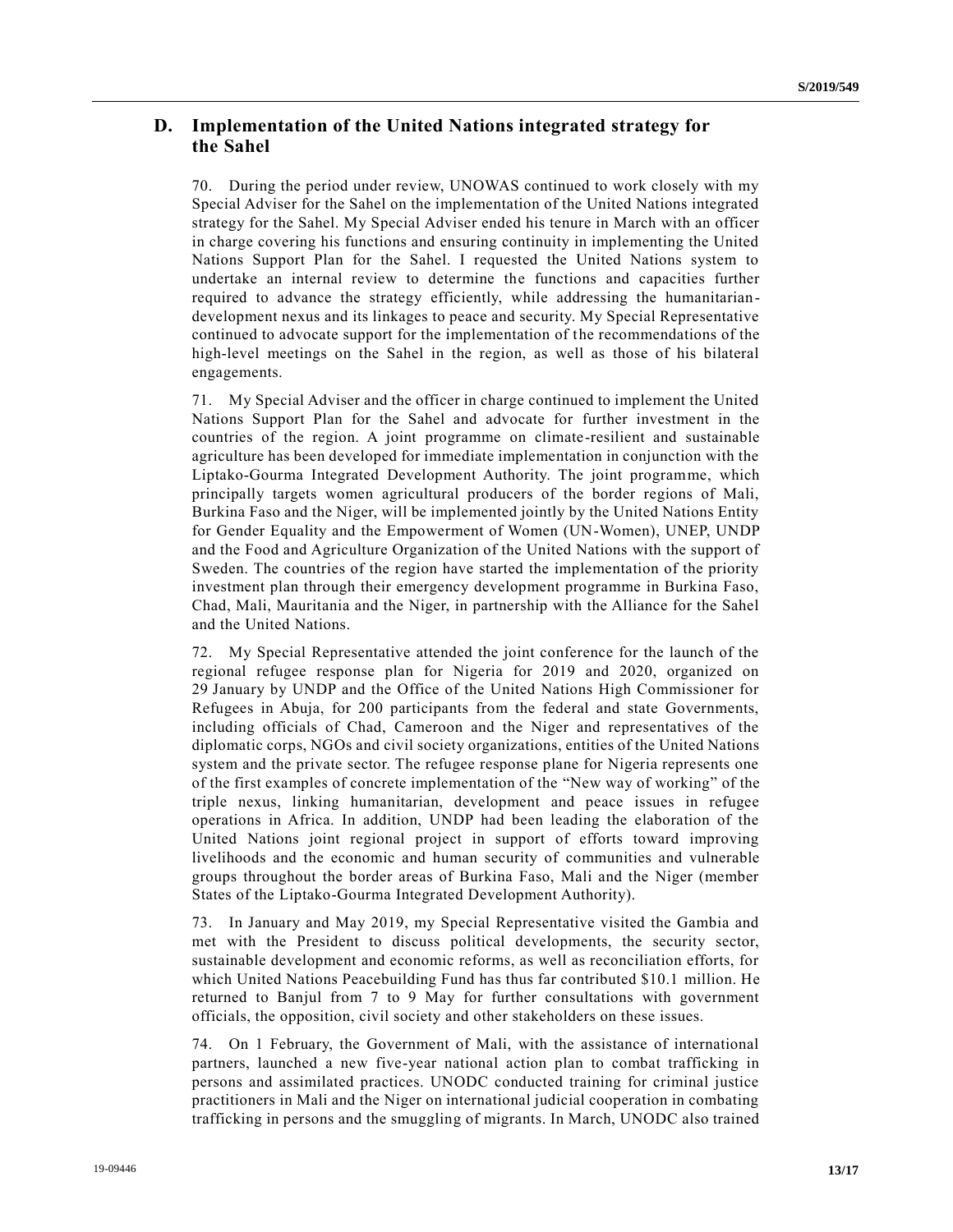100 officers of the police component of the Joint Force from Burkina Faso, with financial support from the Government of Germany and in collaboration with the Permanent Secretariat of the G5 Sahel and other partners, including the European Union, the International Criminal Police Organization, the Office of the United Nations High Commissioner for Human Rights (OHCHR) and the Counter-Terrorism Committee Executive Directorate. UNODC, working in partnership with the University of Ouagadougou II, established a master's programme in anti-corruption at the University.

75. From 19 to 22 February, my Special Representative led an inter-agency mission to Burkina Faso. In its meetings with national authorities, civil society representatives, political parties and international partners, the mission recommended an integrated, scaled-up approach in United Nations support to immediate humanitarian and security-related priorities, as well as medium-term efforts to strengthen peacebuilding efforts, conflict prevention mechanisms and sustainable development. My Special Representative returned to Ouagadougou on 24 March to accompany the Security Council on its visit, amid rising security challenges in some parts of the country. Interlocutors expressed appreciation for the United Nations efforts and leadership in the humanitarian response and appealed for more international efforts towards addressing the security crisis and development challenges in the country.

76. Meanwhile, at the request of the Government of Burkina Faso, the Office of Counter-Terrorism and the Permanent Secretariat of the National Border Commission launched a programme to help to improve the country's border security and its capacity to detect and interdict violent extremists and terrorists.

77. Burkina Faso assumed the presidency of the G5 Sahel during the ordinary summit of Heads of State of the Group on 5 February in Nouakchott. Since then, there has been continued mobilization of partners and resources. Following a meeting held on the margins of the World Bank-International Monetary Fund meeting on 13 April 2019 in Washington, D.C., it was agreed that a more integrated approach would be strengthened to enhance the impact of development aid. On 26 April, the G5 Sahel and the Alliance for the Sahel met in Ouagadougou to review progress in the emergency development programme. On 14 May, the Ministers for Foreign Affairs of the G5 Sahel met with their European counterparts and European Union officials in Brussels, to discuss ways to address the recent deterioration of the security situation in the region, and reaffirmed the strategic importance of the Sahel for the European Union. On 16 May, they discussed long-term investment through development aid.

78. On 1 May, the G5 Sahel held an extraordinary summit of Heads of State in Ouagadougou. The Chancellor of Germany, Angela Merkel, attended the meeting during her visit to the Sahel. Discussions were focused on the fight against terrorism and organized crime and the overall security challenges in the region. The Chancellor announced a pledge of \$51 million to support efforts by Burkina Faso to combat violent extremism. Participants called for further support for the operationalization of the Joint Force and for additional assistance to implement the emergency programme for development targeting vulnerable populations. They emphasized the prevailing views in the region, namely that the intervention of Western countries in Libya in 2011 at least partly engendered the current insecurity in the Sahel and that such countries should therefore redouble efforts to stabilize the country.

79. On 3 May, my Special Representative and the Head of the African Union Mission for Mali and the Sahel co-chaired the seventh meeting of the Ministerial Coordination Platform for the Sahel, hosted by the Minister for Foreign Affairs, African Integration, International Cooperation and Diaspora of Chad, in N'Djamena. At the meeting, the worsening security situation in the Sahel, the impact of military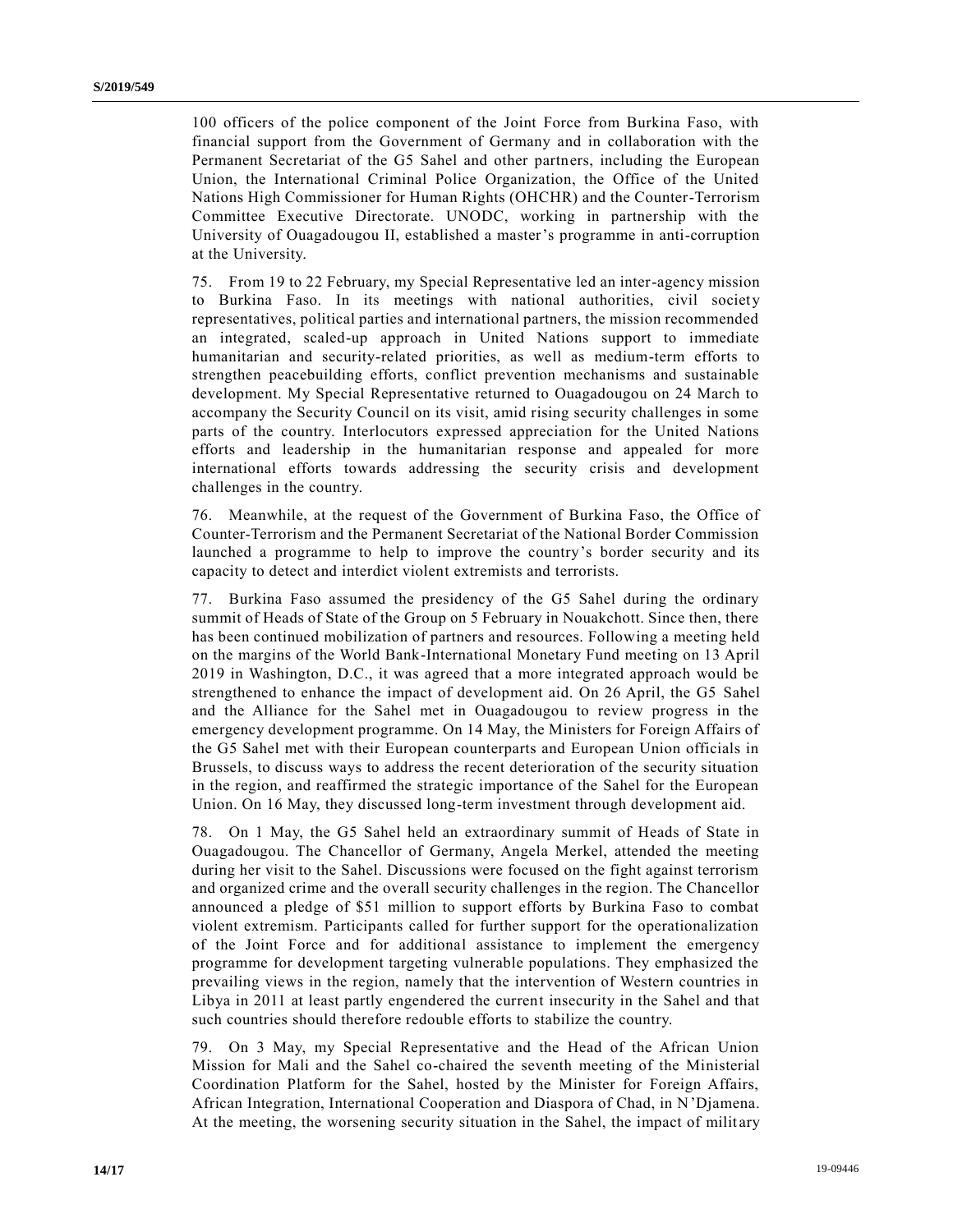operations, and migration issues were discussed. Participants reiterated the importance of the platform as a mechanism enabling information exchange and coordination. They called for its strengthening and on donors to honour their pledges for the Joint Force and the priority investment plan, as well as the stabilization strategy developed by the Lake Chad Basin Commission and the African Union. The Niger agreed to take over the presidency of the platform from Chad.

## **E. Promotion of good governance, respect for the rule of law, human rights and gender mainstreaming**

80. Pursuant to its mandate to facilitate exchanges between stakeholders in the region in the promotion of a culture of human rights, the rule of law and good governance, UNOWAS organized a consultation on decentralization and its links to conflict prevention. Practitioners, policymakers and representatives from civil society and academia took part in the consultation to discuss linkages between conflict prevention and decentralization efforts in West Africa and the Sahel, focusing on Mali, Senegal and Sierra Leone.

81. UNOWAS, in collaboration with the OHCHR Regional Office for West Africa, ECOWAS and the Network of National Human Rights Institutions in West Africa, organized the annual regional consultations for national human rights institutions, which were held in Accra from 29 May to 1 June. The meeting, which was attended by representatives of those institutions, provided a platform for experience sharing between the institutions and a forum to review the human rights situation in West Africa and the Sahel, as well as to enhance the role of such institutions in addressing challenges arising from electoral violence, violent extremism and irregular migration. UNOWAS provided support to the NGO forum during the sixty-fourth ordinary session of the African Commission on Human and Peoples' Rights, held in Egypt from 24 April to 14 May.

82. During the reporting period, UNOWAS provided support to country representatives of the Working Group on Women, Youth, Peace and Security in West Africa and the Sahel for the training of more than 50 women and young people in Benin, Mauritania, Nigeria, Senegal and Togo, who were subsequently deployed to monitor the elections held in their respective countries.

83. On 3 April, my Special Representative chaired the first thematic session of the Working Group in 2019, which was focused on UNOWAS support to countries that organized elections in the first quarter of 2019, namely Guinea -Bissau, Nigeria and Senegal. A second session, held on 24 April, was attended by 100 participants from Benin, Burkina Faso, Cabo Verde, Chad, Côte d'Ivoire, Ghana, Guinea, Mali, Mauritania and Senegal. Participants took stock of the achievements of the Working Group, 10 years after its establishment by UNOWAS in partnership with ECOWAS, UN-Women and other stakeholders in the region.

84. From 15 to 17 April, UNOWAS provided support for the strategic planning workshop of the Network on Peace and Security for Women in the ECOWAS Region.

## **IV. Observations and recommendations**

85. West Africa and the Sahel registered many positive developments during the reporting period. The deteriorating security situation, at the same time, negatively affected peace and stability in a number of countries, limiting the advancement of opportunities in the subregion. It is therefore imperative that the international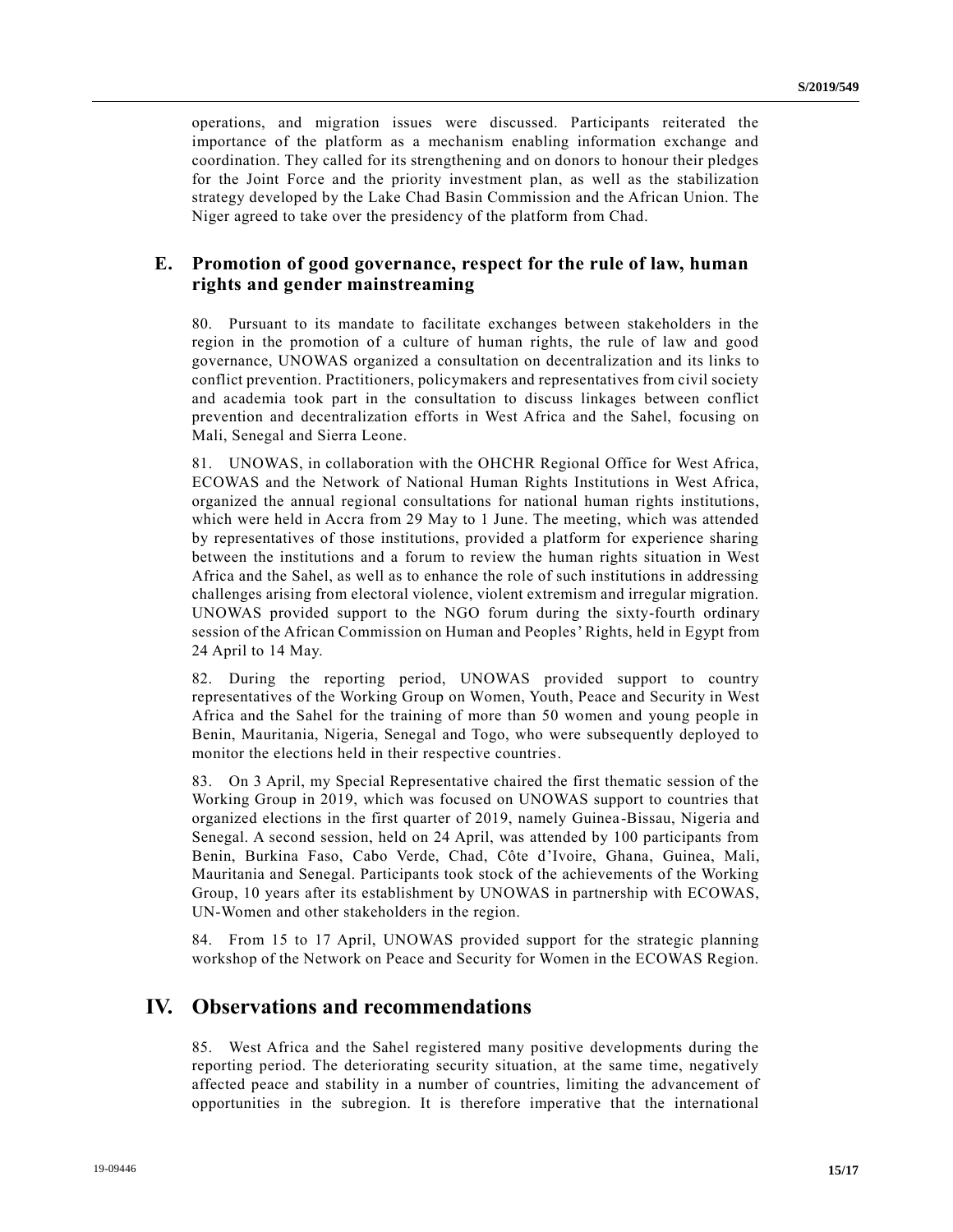community intensify efforts to help countries to mitigate governance deficits and provide them with capacity-building support.

86. I am deeply troubled by the spiralling terrorist activities and violent extremism in the Sahel and Lake Chad basin, disrupting livelihoods and leading to loss of life, internal displacement and refugee flows; the serious humanitarian consequences, including reduced access to basic services, especially health, education, food and markets, are a matter of grave concern. I urge countries of the region and partners to redouble their efforts to address the root causes of the phenomenon, through a more integrated approach encompassing humanitarian assistance, development aid, security aspects and human rights dimensions.

87. I commend the countries participating in the Multinational Joint Task Force and the Joint Force of the Group of Five for the Sahel for their efforts to address the multifaceted challenges in the subregion. I encourage partners to continue to support such initiatives.

88. I also urge Member States to intensify efforts towards addressing the root causes of insecurity and instability in the subregion, including poverty and inequalities, exclusion and marginalization, the lack of access to social services and economic opportunities, human rights violations and the impacts of climate change. I call upon partners to fully support holistic and integrated approaches to addressing those challenges, including through the implementation of the stabilization strategy for countries affected by the Boko Haram crisis, the G5 priority investment plan for the Sahel, the United Nations integrated strategy for the Sahel and the United Nations Support Plan for the Sahel.

89. Climate change has continued to have an increasing impact on conflict dynamics in the Lake Chad basin and parts of the Sahel. I encourage national, regional and international partners to redouble efforts in response to prevent and respond to threats related to climate change, in line with the resilience pillar of the United Nations integrated strategy for the Sahel and the United Nations Support Plan for the Sahel.

90. The continuous limitation of humanitarian access in the Lake Chad basin and in the Liptako-Gourma region increasingly results in avoidable human suffering. I call upon the parties concerned to respect the humanitarian principles of impartiality and neutrality and allow the unhindered delivery of humanitarian assistance to populations in need, especially children, the elderly, women and other vulnerable groups.

91. I appreciate the ongoing hospitality and support provided by the Governments of the region to refugees and host communities in West Africa and the Sahel, and urge partners to increase the humanitarian assistance.

92. I commend Benin, Guinea-Bissau, Nigeria and Senegal for holding generally peaceful elections during the review period. While elections have, for the most part, led to the peaceful exercise of and change in power in the subregion, significant gaps remain with regard to good governance. Pre-electoral and post-electoral periods continue to be characterized by tensions, antagonistic contests and disputes in some cases, such as in Benin, Nigeria, Senegal and Sierra Leone. I encourage authorities and national stakeholders to work together to ensure a level playing field for peaceful, inclusive and credible elections in the region.

93. I welcome the progressive adoption and implementation of gender parity legislation and the growing number of women in senior government positions in West Africa and the Sahel. I urge countries in the subregion to take specific measures, in accordance with their national and regional commitments, to enhance inclusive processes and political, social and economic opportunities for women. I also welcome